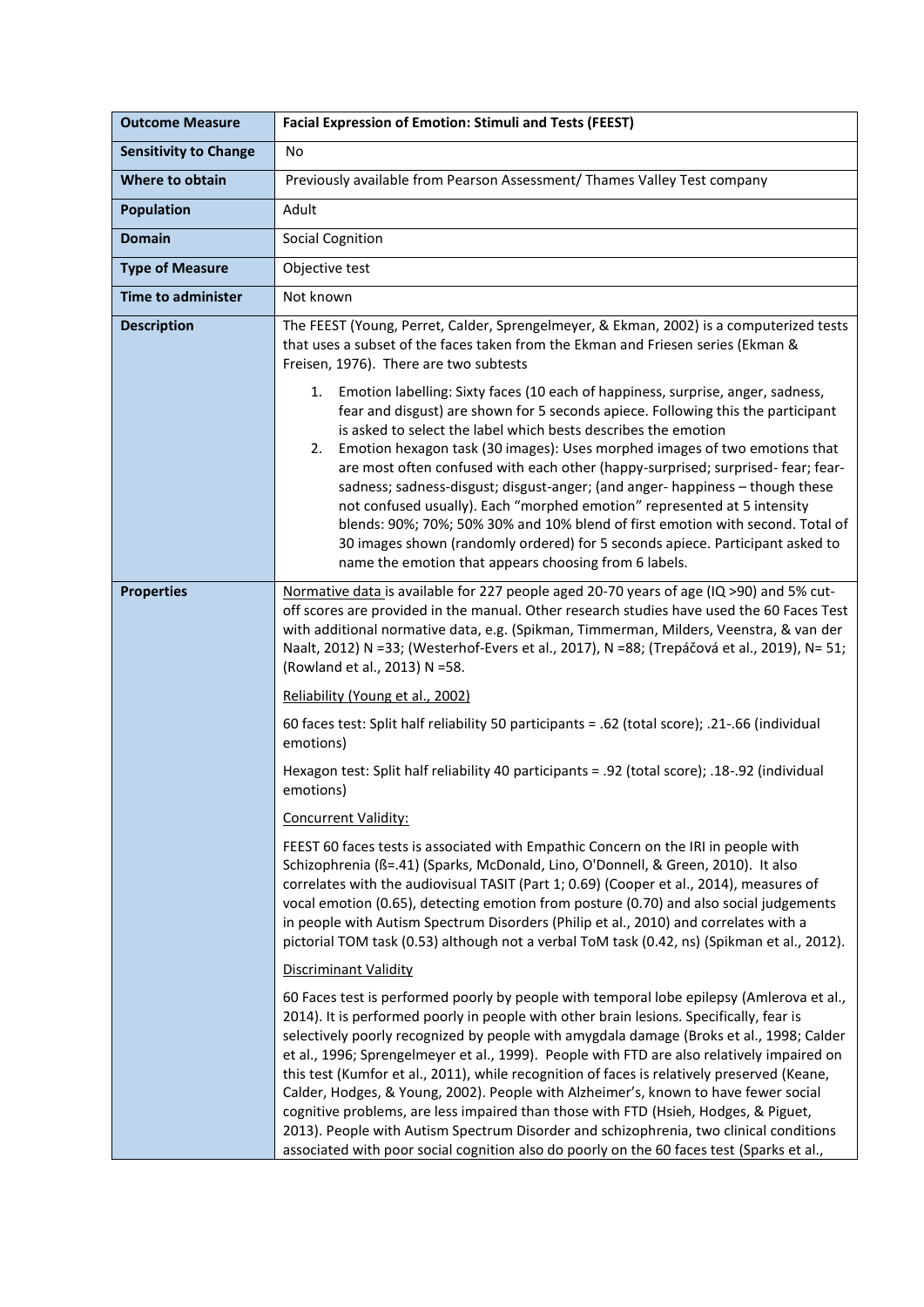|                      | 2010) (Philip et al., 2010) and this is not necessarily associated with poor face recognition<br>(Philip et al., 2010).                                                                                             |
|----------------------|---------------------------------------------------------------------------------------------------------------------------------------------------------------------------------------------------------------------|
| <b>Advantages</b>    | The Ekman Faces are the most widely used images in emotion perception<br>$\bullet$<br>research.                                                                                                                     |
| <b>Disadvantages</b> | The black and white photos are very dated and lack ecological validity<br>Static images do not provide an ecologically valid representation of emotional<br>٠<br>expressions.<br>Availability may be a problem<br>٠ |

## **References**

- Amlerova, J., Cavanna, A. E., Bradac, O., Javurkova, A., Raudenska, J., & Marusic, P. (2014). Emotion recognition and social cognition in temporal lobe epilepsy and the effect of epilepsy surgery. *Epilepsy Behav, 36*, 86-89. doi:10.1016/j.yebeh.2014.05.001
- Broks, P., Young, A. W., Maratos, E., Coffey, P. J., Calder, A. J., Isaac, C. L., . . . Hadley, D. (1998). Face processing impairments after encephalitis: Amygdala damage and recognition of fear. *Neuropsychologia, 36*(1), 59-70.
- Calder, A. J., Young, A. W., Rowland, D., Perrett, D. I., Hodges, J. R., & Etcoff, N. L. (1996). Facial emotion recognition after bilateral amygdala damage: Differentially severe impairment of fear. *Cognitive Neuropsychology, 13*(5), 699-745.
- Cooper, C. L., Phillips, L. H., Johnston, M., Radlak, B., Hamilton, S., & McLeod, M. J. (2014). Links between emotion perception and social participation restriction following stroke. *Brain Injury, 28*(1), 122-126.
- Ekman, P., & Freisen, W. V. (1976). Pictures of facial affect. In. Palo Alto, CA: Consulting Psychological Press.
- Hsieh, S., Hodges, J. R., & Piguet, O. (2013). Recognition of positive vocalizations is impaired in behavioralvariant frontotemporal dementia. *J Int Neuropsychol Soc, 19*(4), 483-487. doi:10.1017/s1355617712001592
- Keane, J., Calder, A. J., Hodges, J. R., & Young, A. W. (2002). Face and emotion processing in frontal variant frontotemporal dementia. *Neuropsychologia, 40*(6), 655-665.
- Kumfor, F., Miller, L., Lah, S., Hsieh, S., Savage, S., Hodges, J. R., & Piguet, O. (2011). Are you really angry? The effect of intensity on facial emotion recognition in frontotemporal dementia. *Social Neuroscience, 6*(5-6), 502-514
- Philip, R. C., Whalley, H. C., Stanfield, A. C., Sprengelmeyer, R., Santos, I. M., Young, A. W., . . . Hall, J. (2010). Deficits in facial, body movement and vocal emotional processing in autism spectrum disorders. *Psychol Med, 40*(11), 1919-1929. doi:10.1017/s0033291709992364
- Rowland, J. E., Hamilton, M. K., Vella, N., Lino, B. J., Mitchell, P. B., & Green, M. J. (2013). Adaptive associations between social cognition and emotion regulation are absent in schizophrenia and bipolar disorder. *Frontiers in Psychology, 3*(JAN). doi:10.3389/fpsyg.2012.00607
- Sparks, A., McDonald, S., Lino, B., O'Donnell, M., & Green, M. J. (2010). Social cognition, empathy and functional outcome in schizophrenia. *Schizophrenia Research, 122*(1-3), 172-178. doi:10.1016/j.schres.2010.06.011
- Spikman, J. M., Timmerman, M. E., Milders, M. V., Veenstra, V. S., & van der Naalt, J. (2012). Social Cognition Impairments in Relation to General Cognitive Deficits, Injury Severity, and Prefrontal Lesions in Traumatic Brain Injury Patients. *Journal of Neurotrauma, 29*(1), 101-111. doi:10.1089/neu.2011.2084
- Sprengelmeyer, R., Young, A. W., Schroeder, U., Grossenbacher, P. G., Federlein, J., Buttner, T., & Przuntek, H. (1999). Knowing no fear. *Proc Biol Sci, 266*(1437), 2451-2456. doi:10.1098/rspb.1999.0945
- Trepáčová, M., Řezáč, P., Kurečková, V., Zámečník, P., Řezáč, J., & Kopečková, L. (2019). Differences in facial affect recognition between non-offending and offending drivers. *Transportation Research Part F: Traffic Psychology and Behaviour, 60*, 582-589. doi:https://doi.org/10.1016/j.trf.2018.11.009